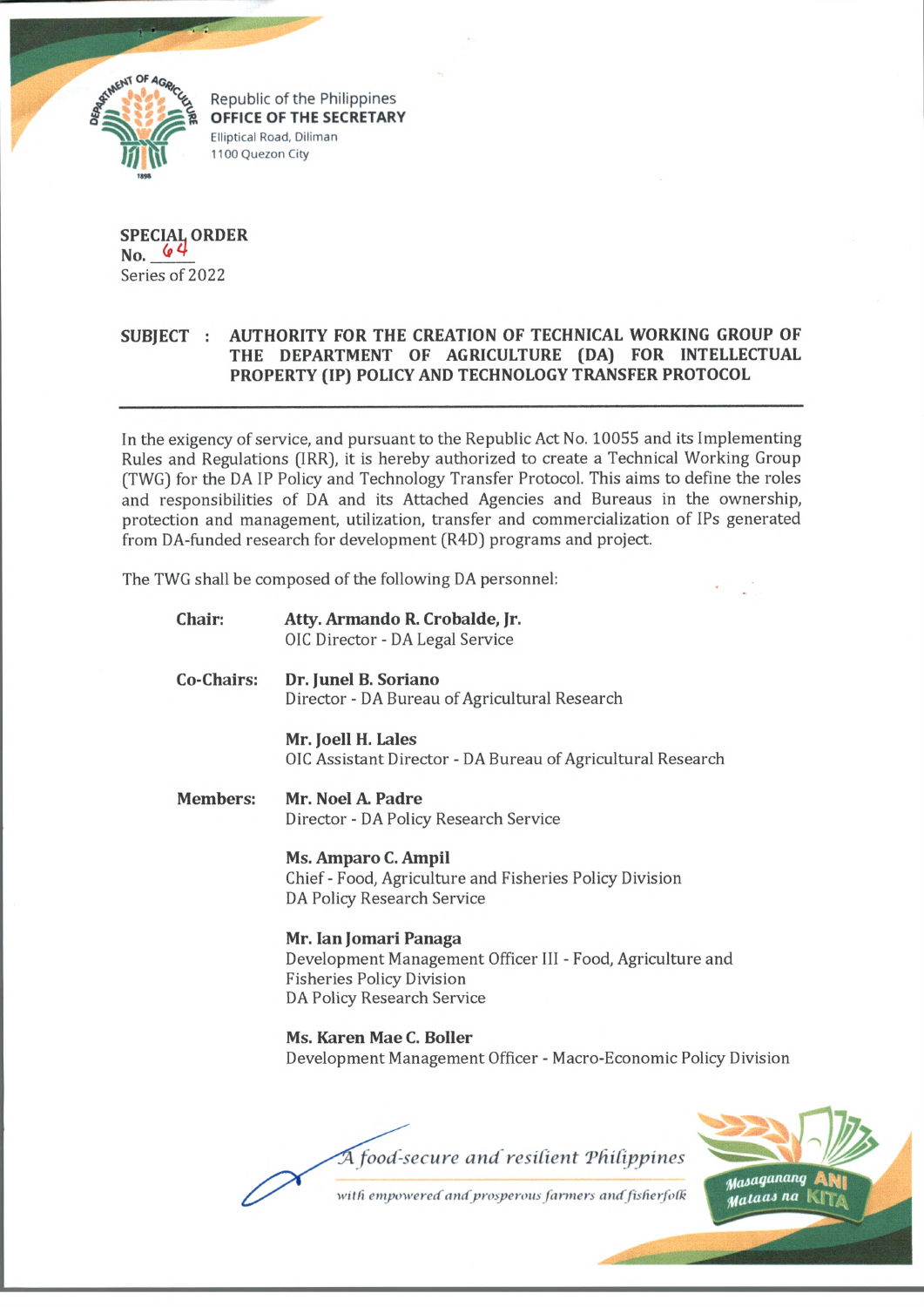DA Policy Research Service

 $r_{2} = 0$ 

## **Atty. Nefretery M. Nufable**

01C Chief - Research and Regulations Division DA Legal Service

## **Atty. Maria Gemma J. Oquendo**

Attorney IV - Litigation and Adjudication Division DA Legal Service

# **Dr. Anthony B. Obligado**

Head - Research Coordination Division DA Bureau of Agricultural Research

#### **Mr. Raymond L. Patrick Cabrera**

Acting Head - Research Program Development Division DA Bureau of Agricultural Research

#### **Atty. Jerry C. Serapion**

Intellectual Property Rights Specialist IV - Philippine Rice Research Institute

## **Ms. Fidela B. Bongat** Head - Business Development Division Philippine Rice Research Institute

The TWG shall have the following functions:

- 1. Lead in drafting the IP Policy and Technology Transfer Protocol of the department;
- 2. Spearhead the conduct of consultative meetings with concerned stakeholders on the review of draft IP Policy and Technology Transfer Policy; and
- 3. Disseminate and facilitate the awareness and compliance of DA Operating Units to the protocol to be developed.

The DA - Bureau of Agricultural Research (BAR) shall serve as the TWG-Secretariat to provide technical and administrative support. The TWG Secretariat shall be in-charge of preparing, circulating and keeping the formal records such as the Official Minutes of the Meetings and other correspondence, including submission of reports to the Office of the Secretary.

The TWG shall be allowed to contract technical personnel from other government agencies, such as the Department of Science and Technology (DOST) and the Intellectual Property Office of the Philippines (IPO Philippines) to serve as Resource Speakers.

All expenses to be incurred during the conduct of meetings and activities of the DA-IP TWG, such as transportation, food and accommodation, per diem and other incidental expenses shall be chargeable against their respective Offices' funds, while honorarium for the contracted Resource Speakers shall be chargeable against BAR funds, subject to the

*ood-secure and resilient 'Philippines*



*•wild empowered' andprosperous farmers andfisfierfodk*